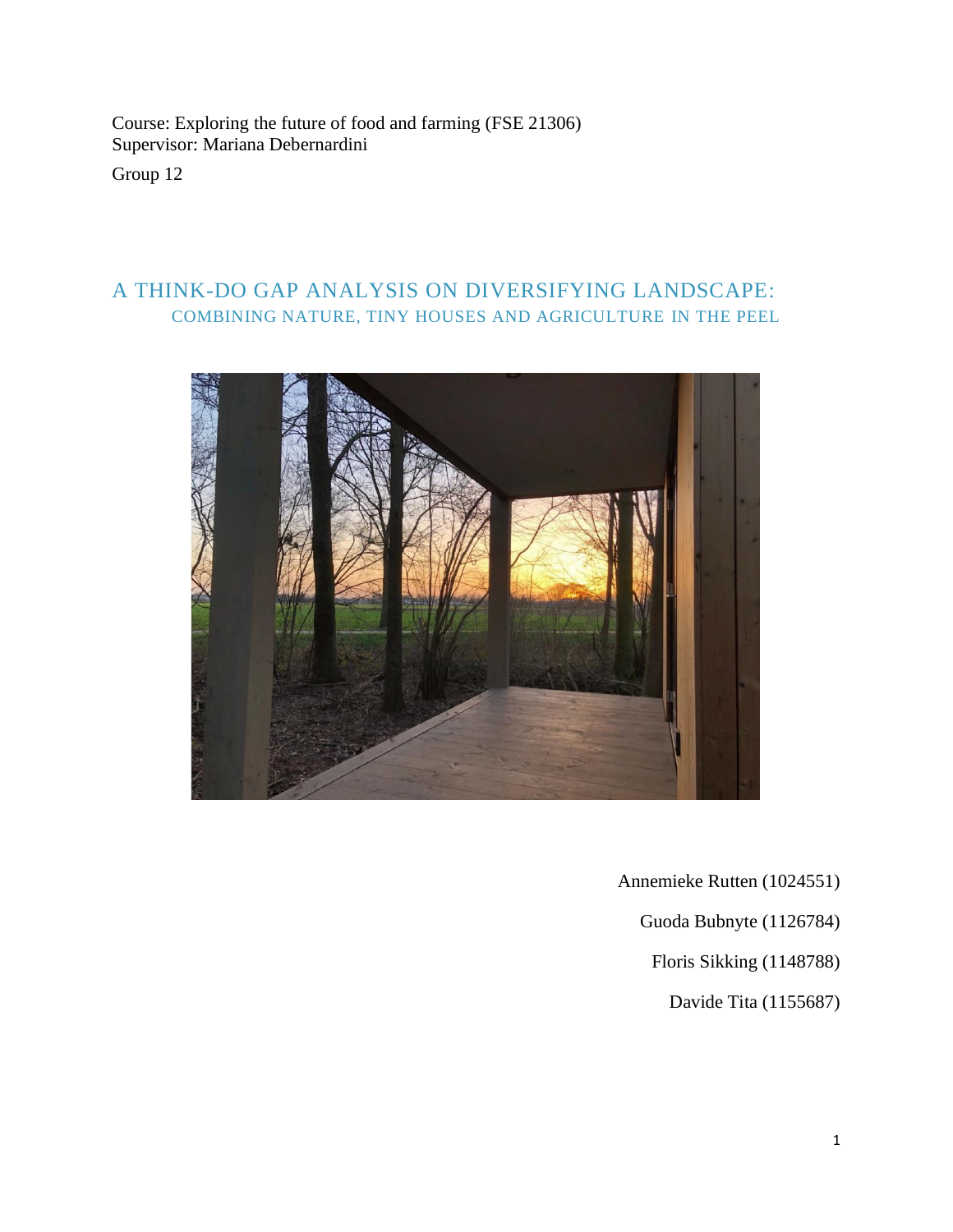## ACKNOWLEDGEMENT

We want to thank Mariana for her supportive and enthusiastic guidance. Whenever we felt stuck in our process, she was able to turn us in the right direction by providing constructive and critical feedback. We also want to give a special thanks to Jan Ottens, Pierre Bos and Annie Martens from Peel Natuurdorpen for their time and hospitality in showing the tiny house, explaining the project in depth and serving us Native American tea. Lastly, we want to thank Lara Sibbing for her time and expertise about local governance and zoning legislations.



*Figure 1: Jan Ottens and Floris Sikking discussing the project in Jan's home*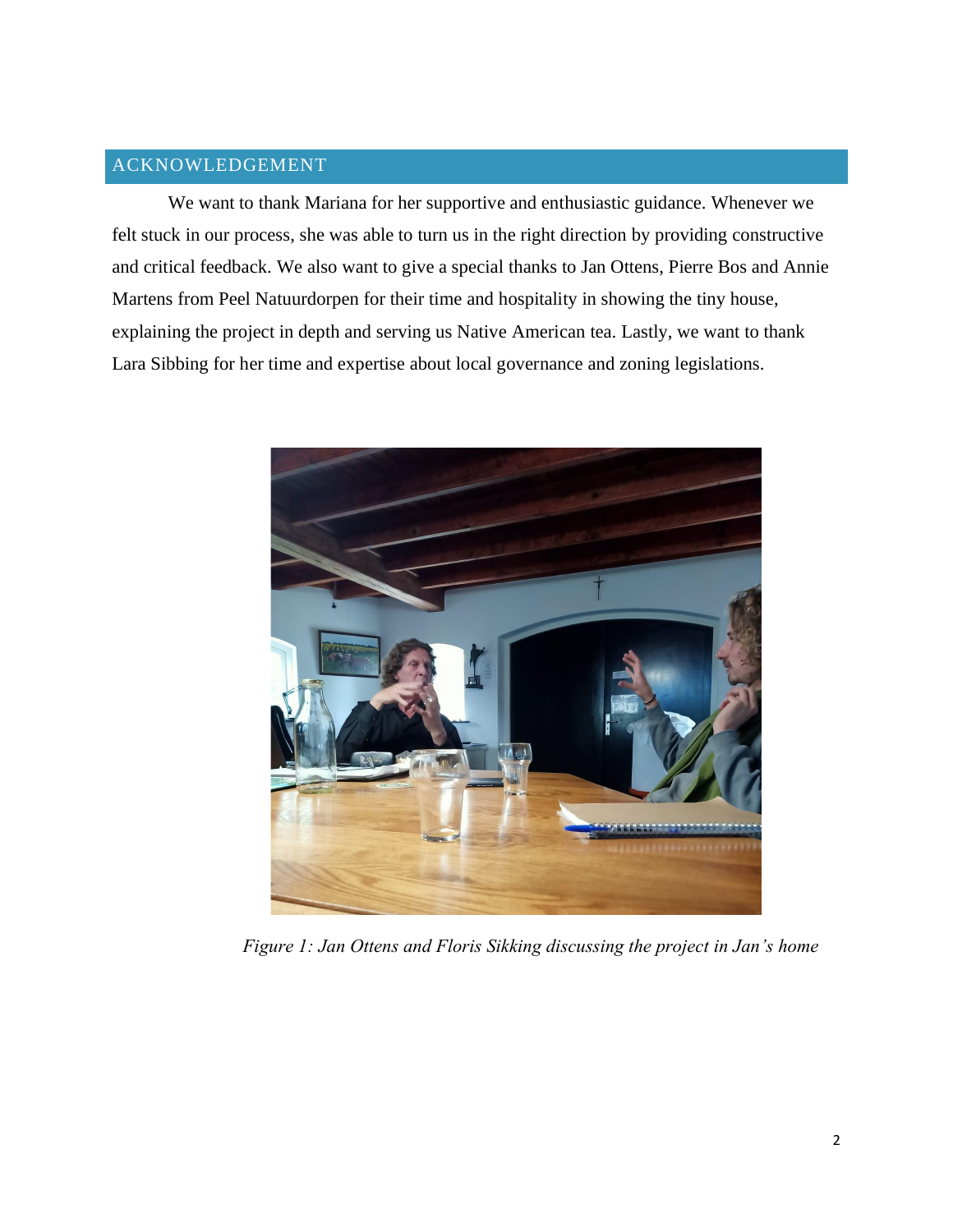# TABLE OF CONTENTS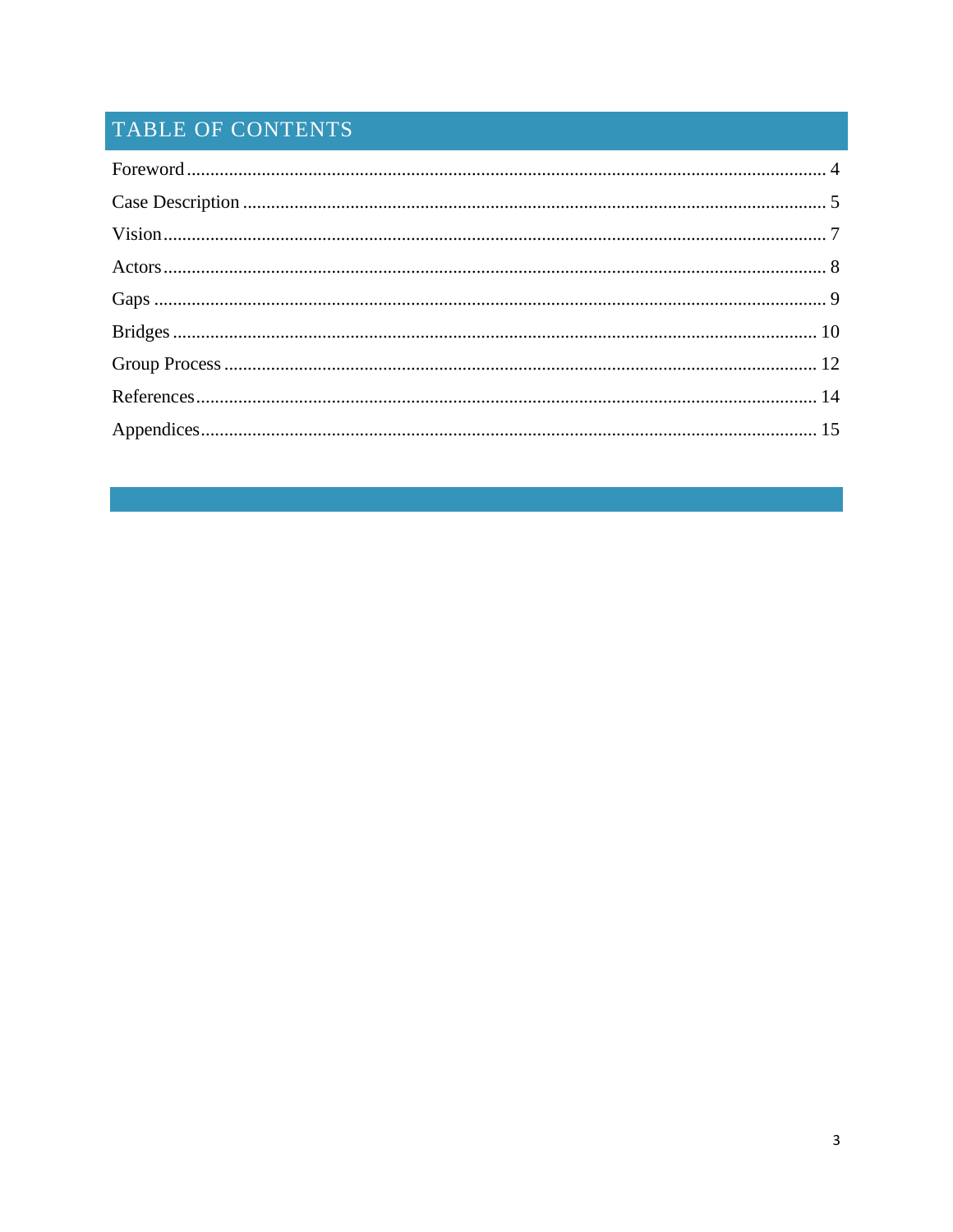## <span id="page-3-0"></span>FOREWORD

This report was written during the course Exploring the Future of Farming and Food at the University of Wageningen. The course included a deep dive into a think-do-gap analysis. This is a concept used to analyse a project's vision while trying to bridge the gaps that come along the way. The example of Peel Natuurdorpen project gives a good overview of the different issues to be considered. In case description the context of the project is described, followed by the vision for 2030, the actors, the gaps, and the bridges. In the last chapter the group process can be found.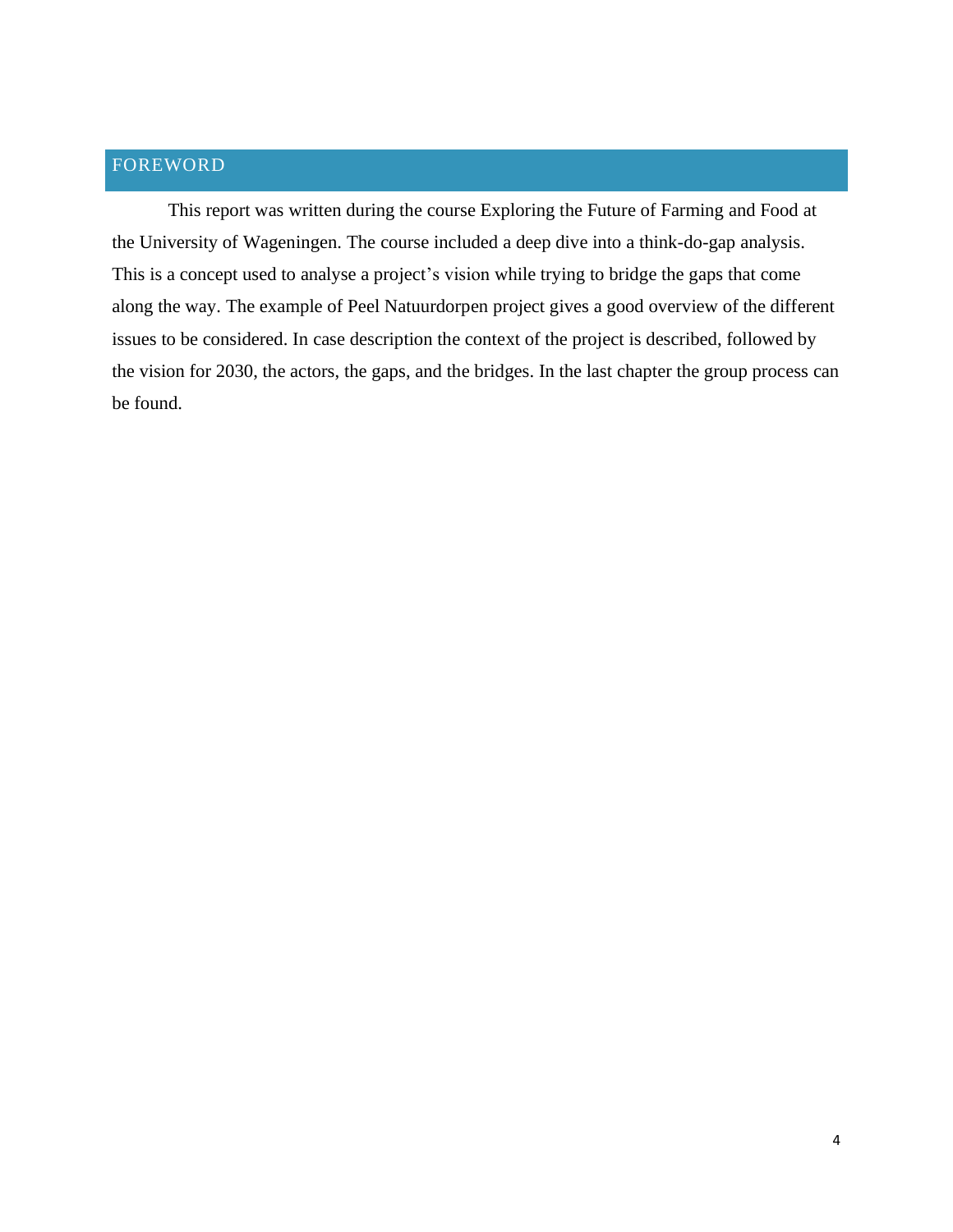## <span id="page-4-0"></span>CASE DESCRIPTION

The disappearance of woodlands and subsequentially a simplification of landscapes in the southeast of Netherlands has been the consequence of agricultural intensification (CBS Data 2021). The area in the Southeast of the Netherlands is characterised by intensive agriculture and farmland that is rented out yearly to high profit industries like lily and grass sod production. This results in a disconnection of farmers with their lands and soils, and unsustainable practices with a high biodiversity decline.

Nowadays, it is more profitable for farmers to discard biodiversity and nature than to manage it. Peel Natuurdorpen aims to change this and provide farmers an income based on managing nature on their land through an extensification of their practices. The concept of this project is to combine agriculture, nature and living on farmland. Farmers will implement nature (I.e., forests, ponds, herb rich grassland etc.) in which a few tiny houses are placed that they rent out. For this, farmers, nature conservation organisations and local governments must be considered to understand the different boundaries.

First, we look at the vision of the association active in the region (I.e., Peel Natuurdorpen). After, we define the actors that influence the vision, the current gaps and how these gaps can be bridged.

**Location**: Provinces of Noord Brabant and Limburg, The Netherlands

**Time scale**: Between now and 2030

**System boundary**: Farmers, government, and citizens

**Research question**: *Using a bottom-up approach, how can a landscape that combines nature, living and farming be created?*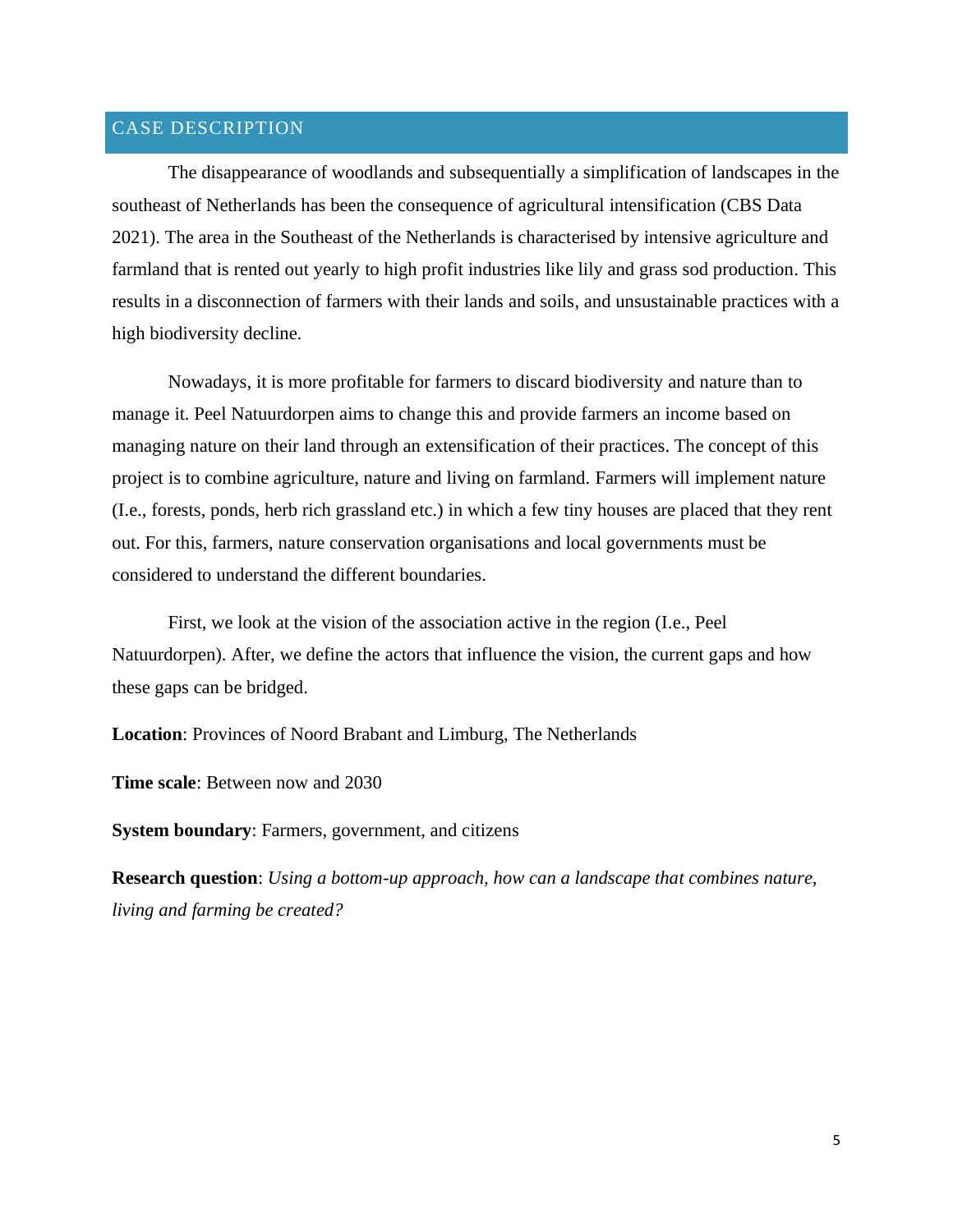

*Figure 2: Experimental zone in the Peel*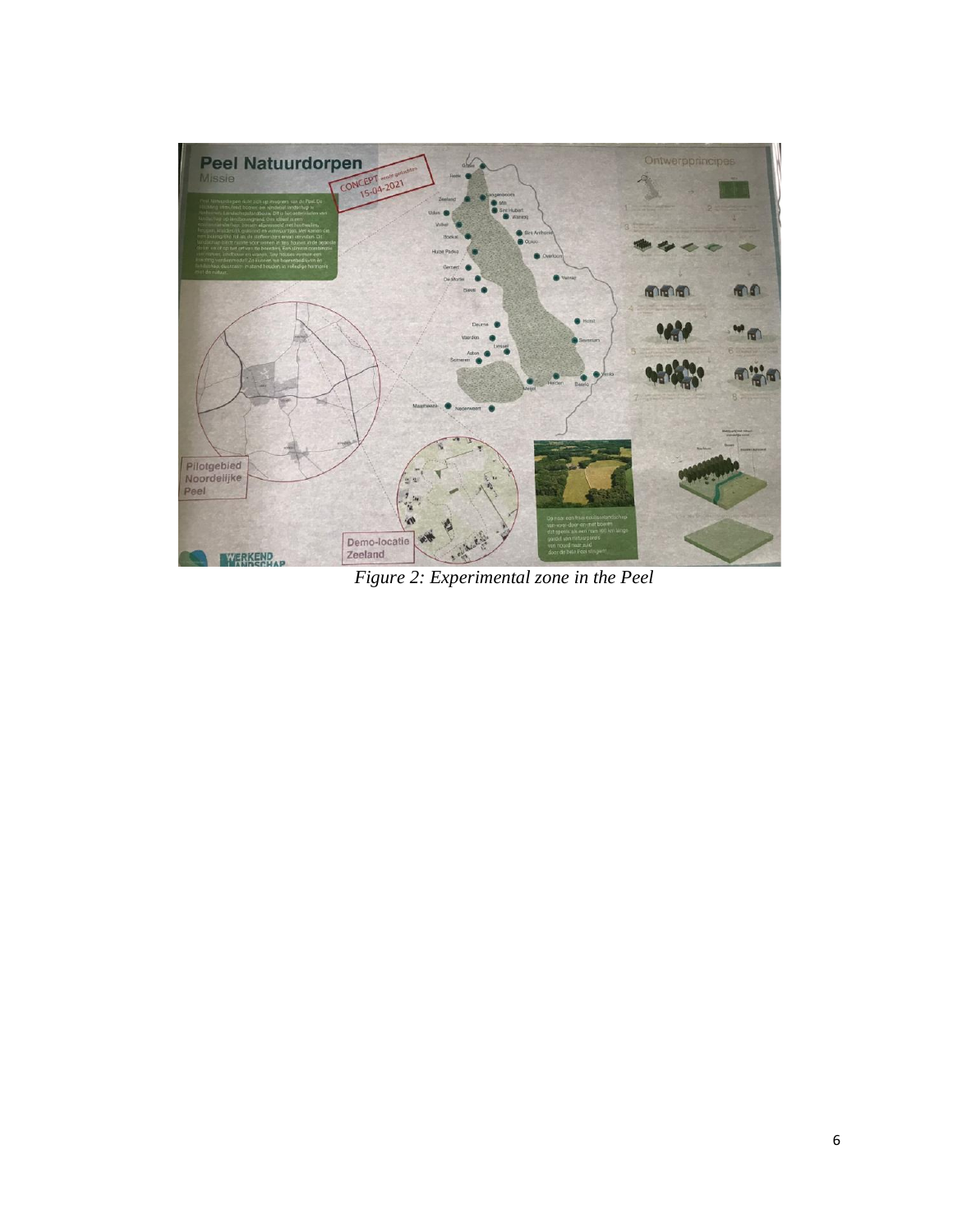## <span id="page-6-0"></span>VISION

For 2030 we want to have a convincing experiment run in the Peel where farmers convert their agricultural land into new nature and profitably rent out tiny houses to people. Currently in the Netherlands biodiversity is in decline, there is a housing shortage, a nitrogen oversupply, farmers are facing financial and political challenges, and there are more and more people who want to live closer to nature.

By enabling farmers to rent out tiny houses on their farmland whilst creating and managing a bocage landscape, mixing woodland and herbaceous meadows, the farmers can provide themselves with financial security whilst providing space for biodiversity, ecosystem services and a place for people to live closer to nature. To bring this vision closer to reality there is an opportunity to run an experiment in the Peel and showcase such system. In the north of the Peel there are already farmers, potential inhabitants and five municipalities who are willing to participate. There also exists a financial framework for the farmers and there is a legal structure in the making for a new zoning plan.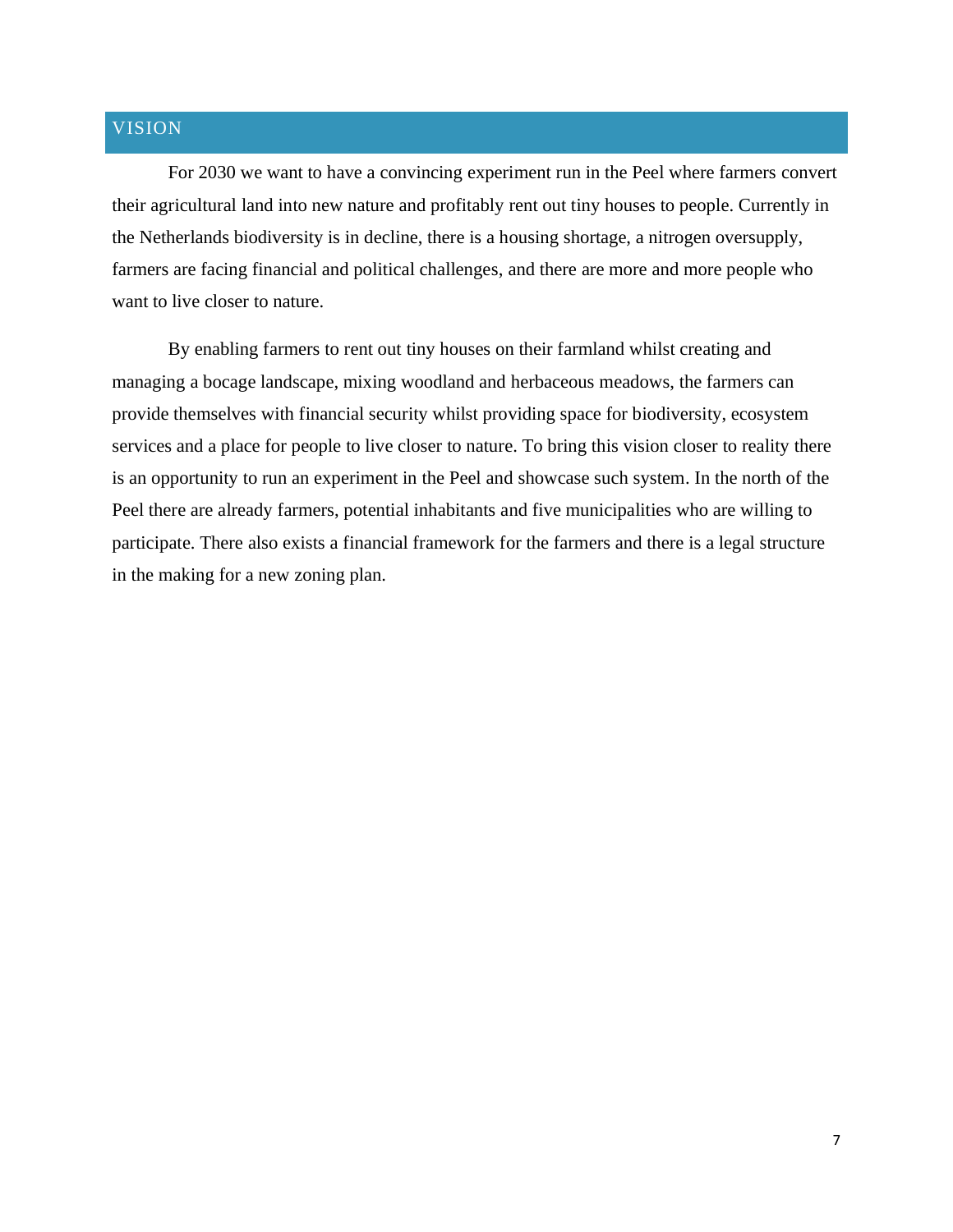## <span id="page-7-0"></span>ACTORS

The actors and stakeholders have been found for this case. These actors are the **province of Noord-Brabant** and **five municipalities** in the Peel (Boekel, Landerd, Sint Anthonis, Uden, Mill Sint Hubert**), Peel Natuurdorpen**, **information outlets** for farmers and **schools of communication**.

The municipalities and the province define the "zoning plan" of an area. This plan gives permission to certain usages of an area. Within the municipalities the aldermen and the mayor prepare the new zoning plan. The council must approve this to finalize it and can accept experimental exemptions.

The organization of Peel Natuurdorpen is the main actor of the project as they are the initiators. Communication schools such as Sint Lucas can provide help in the delivery of the project to all the stakeholders. The information outlets for farmers, like 'Nieuwe Oogst' and LTO can introduce ideas to farmers and make farmers enthusiastic about the project.

Furthermore, there are the stakeholders. These are **citizens** and **farmers**. The citizens of the involved municipalities vote for the members of the board. The farmers own the land on which the project can be implemented. They will be responsible for the management of nature and the renting out of tiny houses.

For a visual representation see Appendix 1.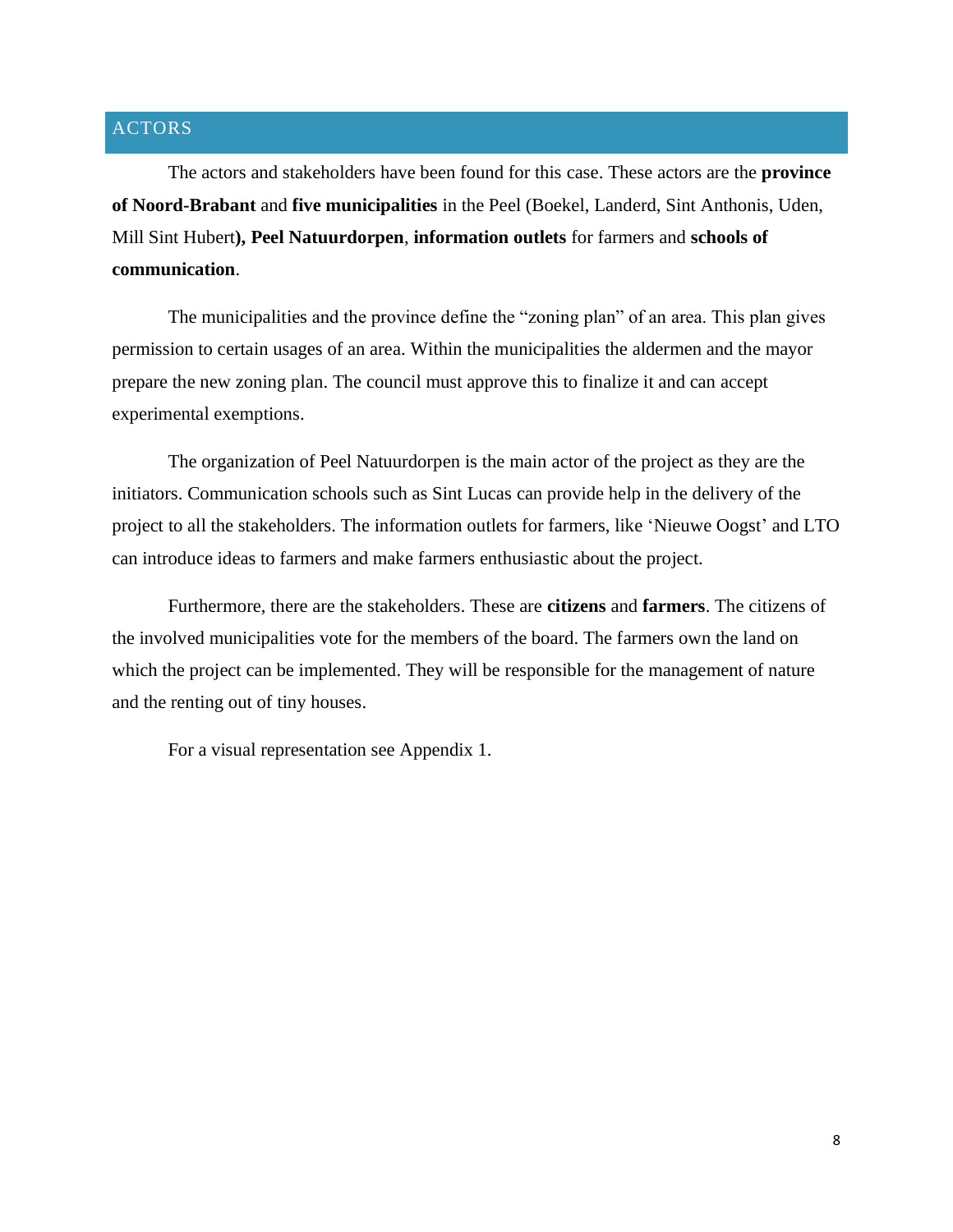## <span id="page-8-0"></span>GAPS

#### OUTREACH GAP

Peel Natuurdorpen uses a website as a first source to communicate their plans to interested parties. Currently, the information is rather scattered over multiple pages and lacking a clear structure. Pages have their own format with pdf's, links, bullet points or plain text. With a first glance, it is hard to understand de concept of Peel Natuurdorpen. This requires people to invest more time to understand the project or even mislead people into not taking the initiative seriously.

#### POLITICAL GAP

In cooperation with five municipalities and province a workgroup is currently reframing the legal details for a new zone to be tested in the experimental area of the Peel bringing the vision into reality. There are two years remaining for the details to be planned out and the members of the boards and mayors to agree on. However, as the members of the boards and mayors have responsibility towards their constituency, some of them express doubts and fears regarding the experiment which can severely halt the realization. Therefore, they need trust from their voters.

#### CULTURAL GAP

The income of a farmer is determined by how well they manage their farm. Because of this they are often hesitant to try new practices. When they have seen the innovation successfully implemented, they will be more inclined to also try it. However, this is a slow process, and it will take a long time for the innovation to be practiced on a large scale.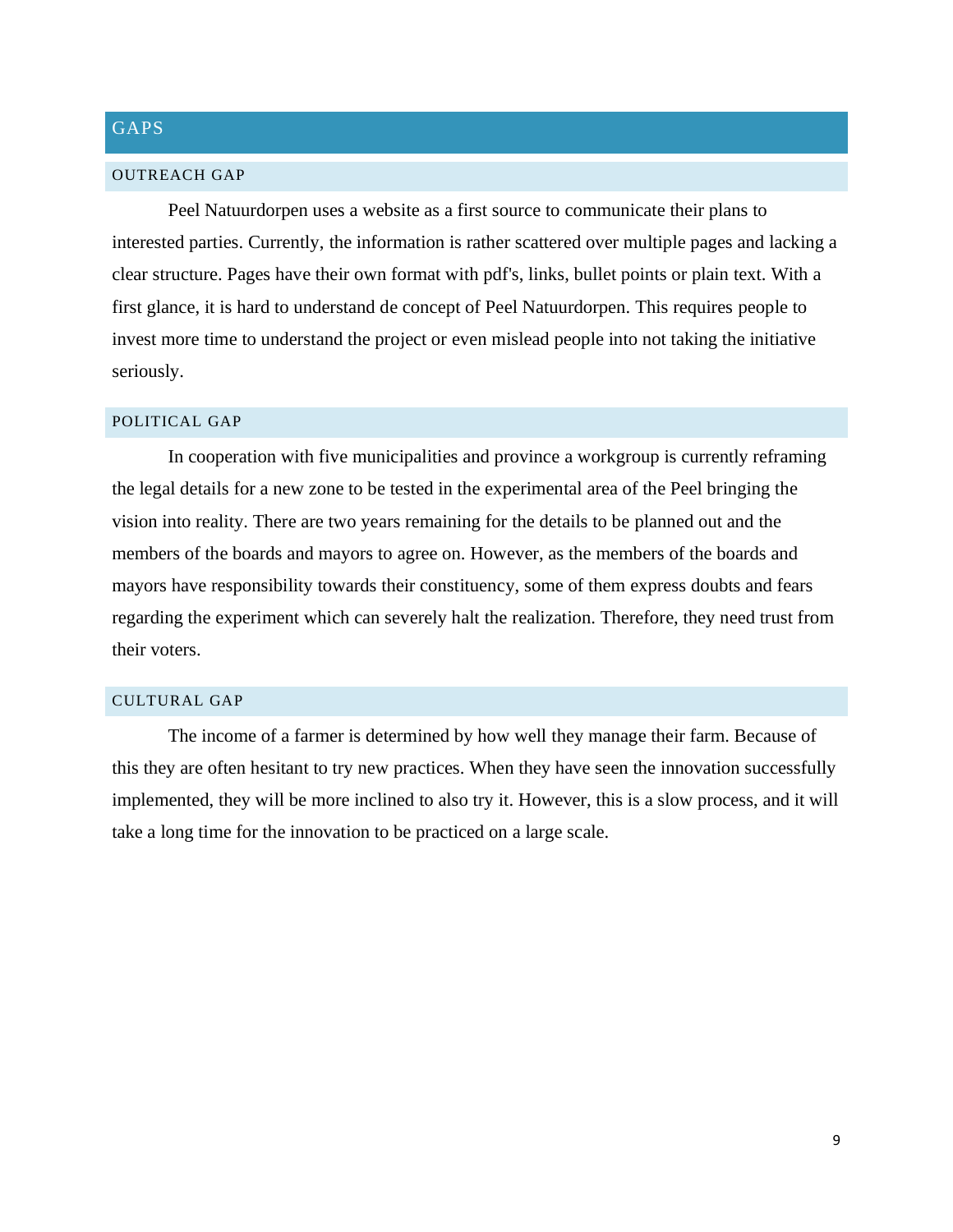## <span id="page-9-0"></span>**BRIDGES**

#### OUTREACH BRIDGE - ATTRACTING THE GENERAL PUBLIC

An appealing, easy to navigate website with clear information is an extremely useful tool in communicating about the Peel Natuurdorpen. Although if a website is unclear to the user, it can also create misunderstanding about what it tries to convey. This was experienced with the website of Peel Natuurdorpen. Something which could misinform people about the project and might lead them to be unsupportive for it. To have a website where every stakeholder can easily understand what Peel Natuurdorpen is about, wants to do and how they can be involved is a major step in convincing them about the necessity of Peel Natuurdorpen.

Since the organization of Peel Natuurdorpen is currently run on a voluntary basis, there is presumable little budget to hire a professional. We propose to find an enthusiast intern who also wants to contribute to the project on a voluntary basis and who wants to take the communication on their responsibility (see Appendix 2). This intern can then focus on creating an appealing, easy to navigate website with clear information. To get an intern from an MBO school Peel Natuurdorpen needs to become a certified learning company at SBB. This is a clear process that starts on their website [Bedrijfsleven | SBB \(s-bb.nl\).](https://www.s-bb.nl/bedrijven/)

#### POLITICAL BRIDGE

The political gap concerns the trust the members of the board have from their constituency. They do not want to make a decision which the constituency will not be in support of. And since it is a new and innovative idea, there are many unknown outcomes. However, once the constituency shows support for the Peel Natuurdorpen, the members of the board will have the trust from their constituency that they will be supported in bringing this idea into reality. The first step to reach out to the constituency would be to have a center point of information to refer to. This will be a website like described in the precious bridge. The outreach bridge is also the first step towards gaining trust from the constituency in the project of Peel Natuurdorpen.

#### CULTURAL BRIDGE – FARMER TRUST

To create enthusiasm amongst the farmers for this project, we first want to get them knowledgeable about the opportunity. We see this best done through sources they trust. Of which we believe are news outlets on agriculture and agricultural associations, like 'Nieuwe Oogst' and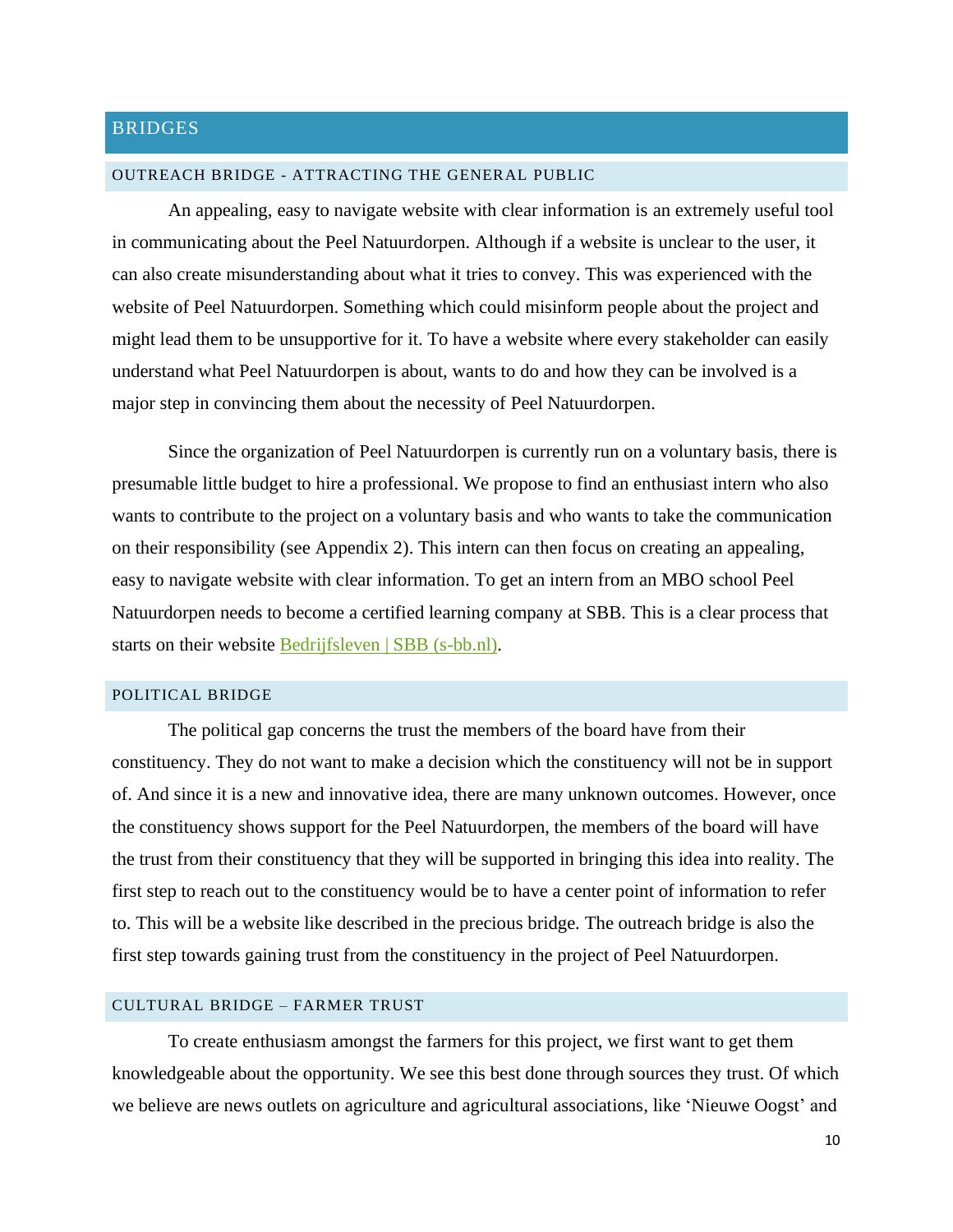'LTO'. We want to publish positive articles regarding Peel Natuurdorpen and "Landschapslandbouw" to introduce and stimulate the ideas to the farmers.

Moreover, collaboration should be encouraged between neighboring farms as that can create financial synergies. Depending on the location of farms (i.e., some are near roads, others near forests), farmers can decide on whose ground there will be more woodland and on whose more grass. Additionally, because there is a limited amount of tiny houses that can be added per hectare of land, through combination the farmers could have the possibility to share an extra tiny house, subsequently delivering an extra source of income.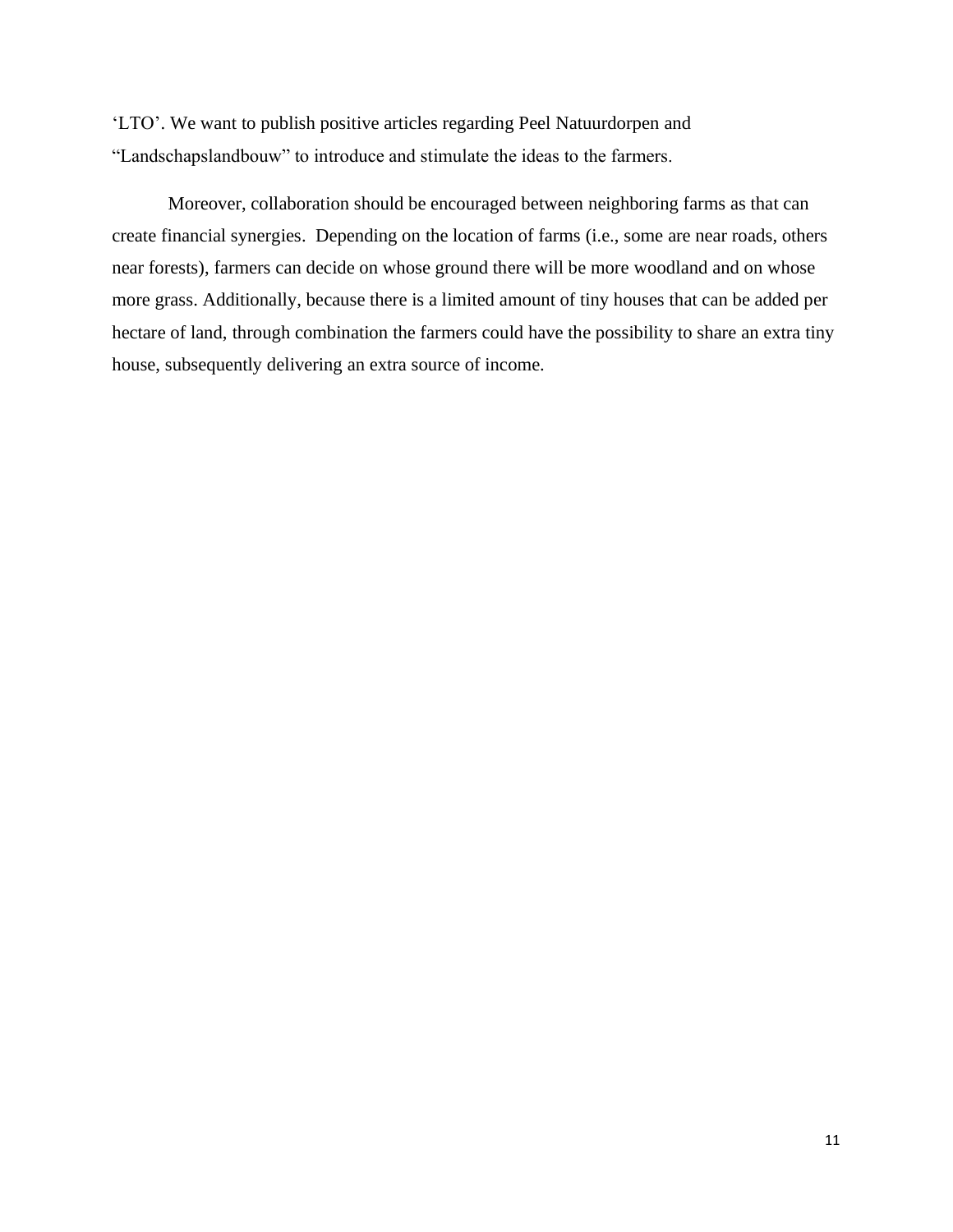### <span id="page-11-0"></span>GROUP PROCESS

Our group process can be described as a walk with no trail but the enthusiasm and constant engagement of each of the group members brought reassurance and full confidence that we were walking in the right direction. Each week we found ourselves exposed to yet another layer of complexity which led to many brainstorming sessions sometimes ending up in a complete change of topic.

In the beginning our main vision was to draw farmers from a certain sector (potato farming or flower culture) to sustainable farming practices. Nonetheless, such a topic was too broad, and we did not have concrete sustainability related obstacles for those farms. We felt stuck in our process. We thus took a step back, resulting in a revision of our vision. We decided to set a location, namely Noord-Brabant and relate this region to the issue of decreasing biodiversity on farmland. With the help of our supervisor, we were redirected to "Boerennatuur" group who represents all farmer collectives within the Netherlands including the collective of Noord-Brabant: "Agrarisch natuur- en landschapsbeheer in Brabant" (ANB). We asked this collective about their vision and one of their employees redirected us to Peel Natuurdorpen.

We immersed ourselves in this specific case, by writing emails to the board members, arranging meetings with Jan Ottens, the treasurer of the organization, as well as organizing a trip to the demo tiny house itself. These meetings brought us the necessary input to understand their context and get a clear view of the gaps.



*Figure 3: Visiting the board of Peel Natuurdorpen in their demo tiny house*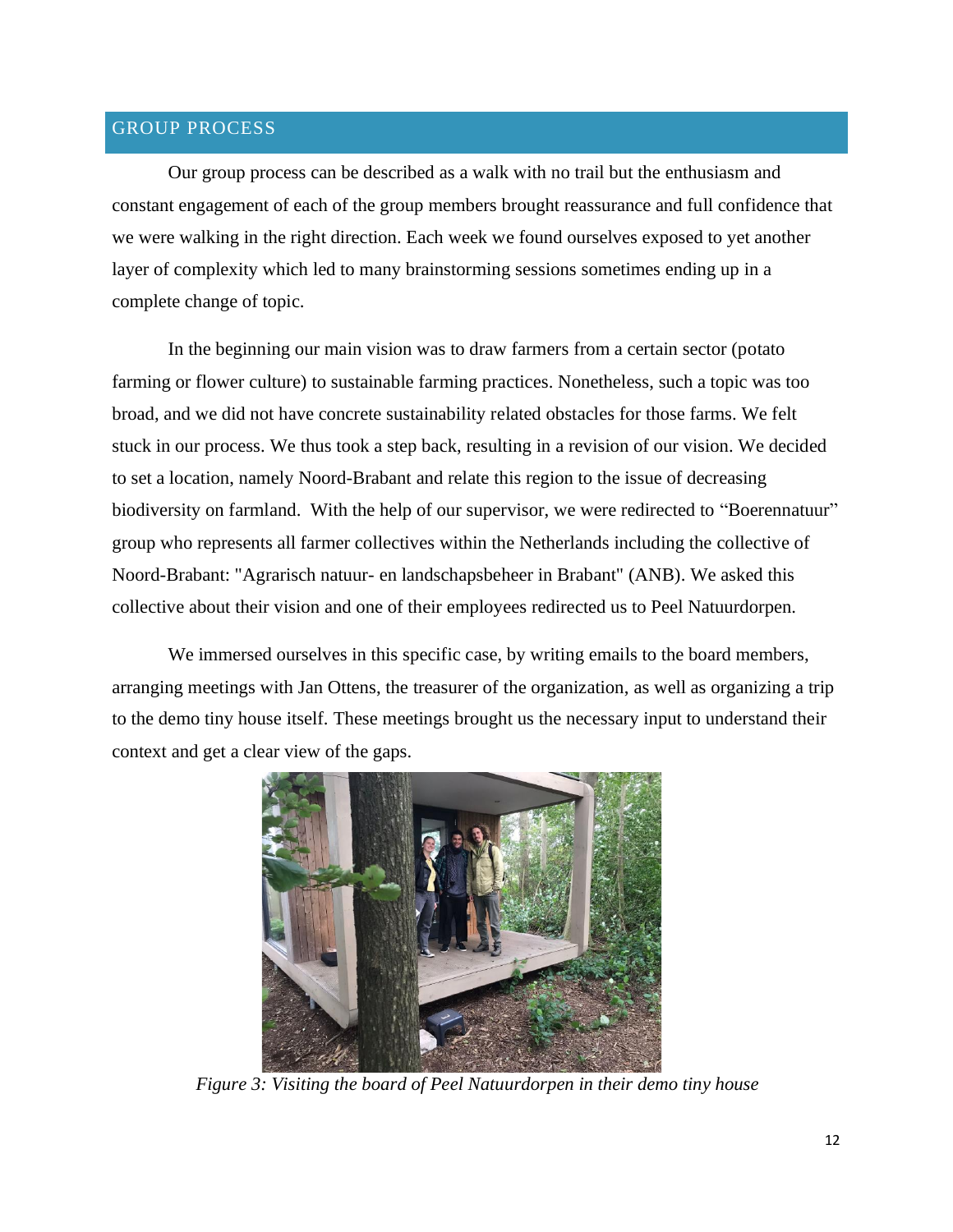One of these gaps was a political gap, for which we needed expert advice. We contacted Lara Sibbing who helped us get a better grasp on this political gap. Additionally, having weekly feedback sessions with Mariana helped us take a more critical look at our project from different angles that we might have missed along the way. Her keen interest in the topic and small push towards certain actors encouraged us to keep digging and puzzling pieces together to make a full comprehensive case.

With all the input received we managed to go through a whole think-do-gap analysis, find an engaging case, understand the actors, develop a vision, find the gaps and come to appropriate bridges. We are satisfied with our process and grateful for all the support we got along the way.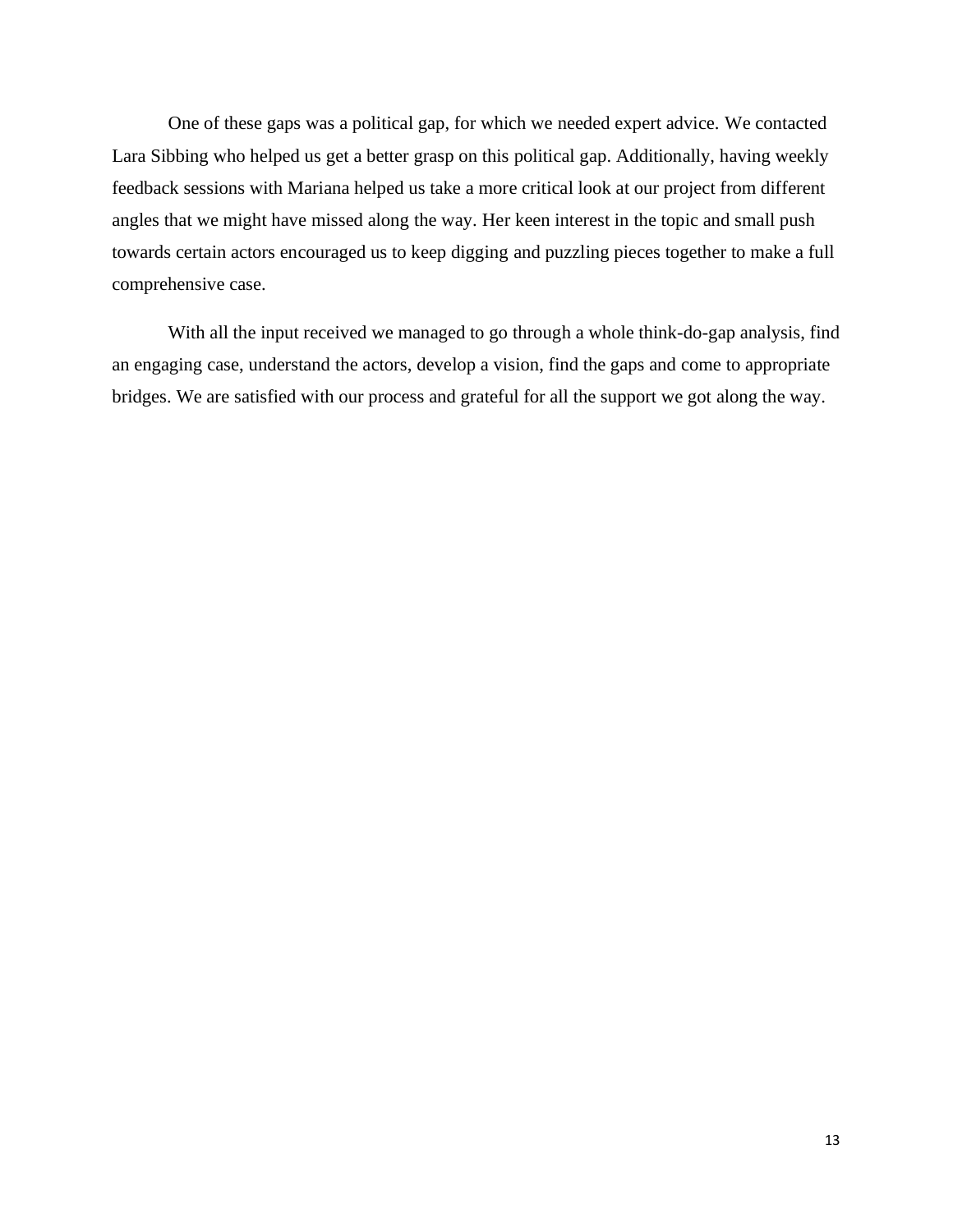## <span id="page-13-0"></span>REFERENCES

- Centraal Bureau voor de Statistiek. (2021, September 29). *Landbouw; Gewassen, dieren en grondgebruik naar regio*. Centraal Bureau voor de Statistiek. Retrieved October 8, 2021, from [https://www.cbs.nl/nl-nl/cijfers/detail/80780ned?q=limburg+agriculture.](https://www.cbs.nl/nl-nl/cijfers/detail/80780ned?q=limburg+agriculture)
- Centraal Bureau voor de Statistiek. (2021, September 30). *Akkerbouwgewassen; productie Naar Regio*. Centraal Bureau voor de Statistiek. Retrieved October 8, 2021, from [https://www.cbs.nl/nl-nl/cijfers/detail/7100oogs?q=noord+brabant+agriculture.](https://www.cbs.nl/nl-nl/cijfers/detail/7100oogs?q=noord+brabant+agriculture)
- *Samen Zorgen we voor de Vakmensen Van De Toekomst*. Bedrijfsleven | SBB. (n.d.). Retrieved October 8, 2021, from [https://www.s-bb.nl/bedrijven/.](https://www.s-bb.nl/bedrijven/)